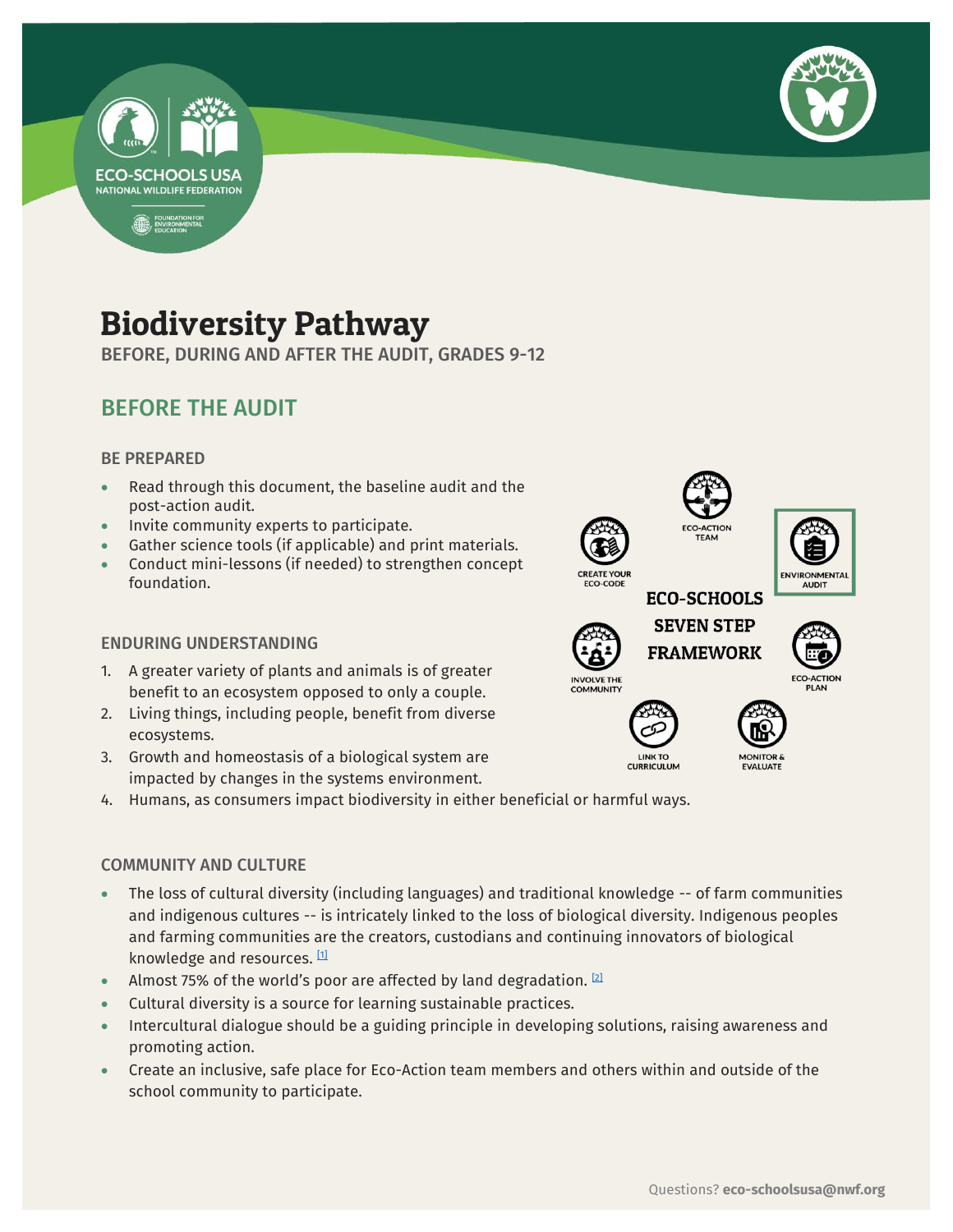# Conducting a Biodiversity Audit Grades 9-12



# INTERDISCIPLINARY CONNECTIONS

- Language Arts Practice crafting communications based on audience and purpose. Students can hone skills to help them effectively communicate via blog, social media, letter writing, and journalism.
- Math Calculate the biodiversity index of a given area. Use this data to make improvements to biodiversity at the school.
- Geography Research regional or national cultures and biodiversity. What are the relationships connecting biodiversity to culture and how have the relationships changed over time.
- **Engineering How has biodiversity inspired** engineers, past and present? With biodiversity in peril, how might natural inspiration impact engineering outcomes? Use a current species as a catalyst for an engineering project that has the potential to solve an environmental or community need.

# Civics Engineering Language Arts Math Geography Science Technology

# SUSTAINABLE GWALS

 In 2016, seventeen Global Goals for Sustainable Development were adopted by world leaders at a United Nations Summit. These goals universally apply to all countries, therefore Eco-Schools USA is committed to doing our part. Over the next fifteen years, efforts will be made by governments, institutions and citizens all across the globe to end all forms of poverty, fight inequalities and tackle climate change, while ensuring nobody is left behind.





Conserve and sustainable use the oceans, seas and marine resources for sustainable development.



Learn more at [globalgoals.org](https://www.globalgoals.org/)

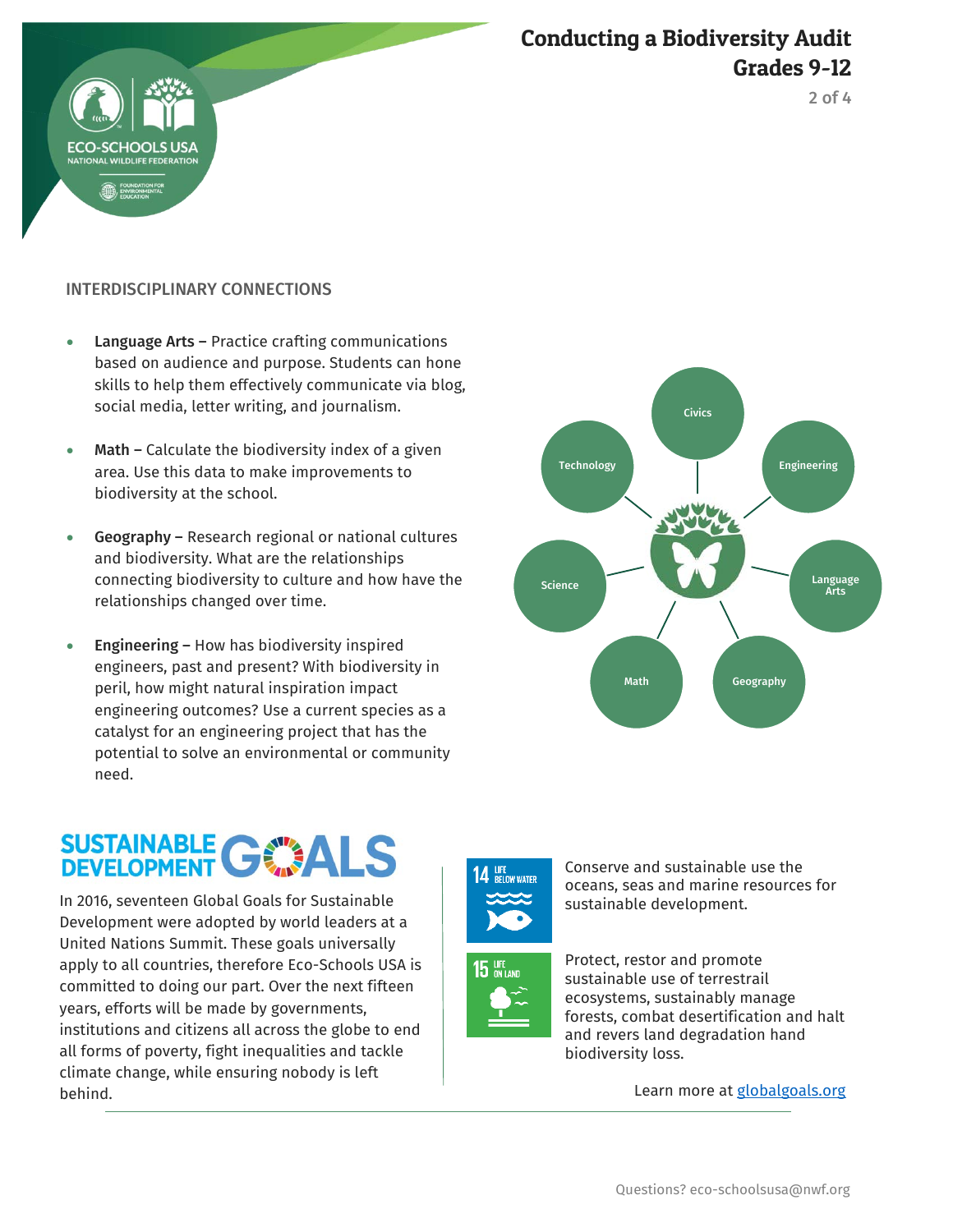# Conducting a Biodiversity Audit Grades 9-12

CONDUCT THE AUDIT

# GATHER THE FOLLOWING MATERIALS

- Student worksheet(s) Audit form Clip boards
- School map outside Measuring tape (50M) Stakes and flags
- 
- 
- 
- 
- 
- 1/16 cotton twine rope Binoculars iNaturalist application (optional)

## PROCEDURE

- 1. Before the audit, contact local experts who are willing to assist. These individuals can provide more in depth understanding and can help direct the team when questions arise and/or concerns arise.
- 2. Read through the audit. As an Eco-Action Team determine, based on the area being investigated, how much time will be needed to complete the baseline or post-action audit.
- 3. Highlight the locations on a school map where teams will collect data.
- 4. Conduct the baseline audit and make plans to conduct the post-action audit.
- 5. Analyze the results and develop an action plan.
- 6. Frequently communicate results and plans with the school and community.